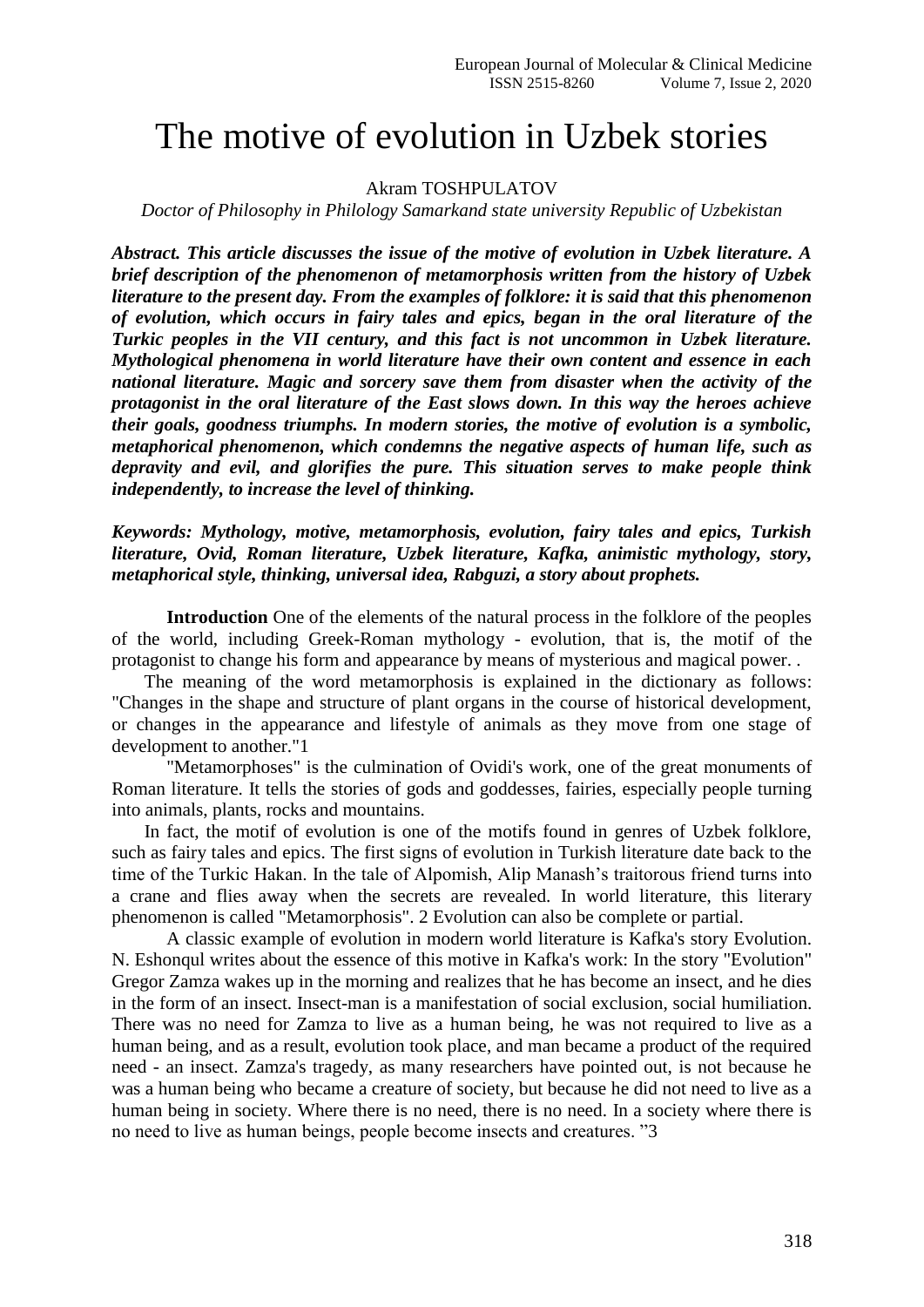` Folklorist H. Akramov writes that one of the most common motifs in Uzbek folk tales is the "animalistic mythology" in which animals tear off their skin and turn into human beings.4

 In the Uzbek folk tale "The Lucky Boy"5, a beautiful fish caught by a child peels off its skin and magically turns into a beautiful girl. The image of a beautiful girl in a fairy tale will be the reward of the creator to an innocent young man who is nourished by the spirit of his ancestors and continues his father's work. They become a couple and continue the work of their ancestors, their descendants. They escape the wrath of the king (from the ravages of time) with their magical, mighty power, their entrepreneurship. Out of respect for his hometown and his father's profession, he lived happily in the royal palace. The phenomenon of evolution is performed magically in folk tales. They are the right word before the servant in the testimony of God, sharing happiness with innocent people. Happiness ends with knowing the secret that can marry them or bring them happiness. Metamorphoses are more often seen in fairy tales in the image of women.

This phenomenon is related to biological and social processes - women create, ensure the diversity of the world with their children.

 In U.Azim's story "The Goose"6, the old woman (respected mother) turns into a goose and saves her son Shakaman from death. The wisdom in the hadiths, "Paradise is under the feet of mothers," finds its artistic expression in the image of the mother who turned into a goose. Alpomish treats the goose and sends it to the embassy in his homeland to inform him of his condition while he is in prison. Realizing that the peace of the people and the fact that the child is not an orphan depend on this hero, the old woman's son throws the goose that he wants to shoot at Boysun's hand. Shakaman, a sniper who did not know how to shoot a goose, falls into the clutches of death out of honor. The old woman will not be able to treat her son. The child's life expectancy is decreasing day by day in the throes of death. The old woman, unable to find a way out of nowhere, asks Boysun for help in rescuing her son. Alpomish bravely decides to give his son Yodgor to the old woman, vowing to save the sniper's life in exchange for his sacrifice to the gods. "My son Kungrad has to live off his debts to everyone," he said.

The old woman refuses. She never wants to save her child's life in exchange for the sacrifice of a baby. Only the great Kungrad begs the people to pray for the fulfillment of his supplication to God. The old woman went to the mountain where the goose landed and prayed to God to turn her into that goose. From the prayers of an entire nation to Allah, and the prayers of the mother-in-law at night, he turns into a goose and saves the liver he gave his life from disease - death at the cost of his life. In this case, the child is a manatee, the mother is a paradise. Because no matter who he was, the sniper was his child. The old mother did what she could do for her child. It allowed new branches to sprout instead of old branches. He did not go behind the eye. So is his happiness. But it's hard to express that opinion about Naiman's mother. It is true that both of them were left to their own devices. Naiman's mother could not save her son and her eyes went back. The mother, who turned into a goose, saved her life in exchange for her body. He still lives. This death is a happy death.

In H. Dostmuhammad's story "The House in the eyes", the protagonist's eyes turn into two dark rooms. Metamorphosis is a phenomenon of evolution. His eyes darken and he argues with an imaginary time in another world. "Dark night, hungry stomach, absolute silence?" The tranquility that the landlord and landlady dreamed of. They don't like noise. The narrator argues with the protagonist. There is a debate about the value of silence, where silence is the opposite of life, and where life finds its place, it should not be celebrated. Its triumph is the defeat of thought. Unable to find their place in a noisy society, the owners and hostesses leave the city. They cannot find a place in a society that is making a lot of noise by burning itself in the work of creation. He cannot live in harmony with society. They do not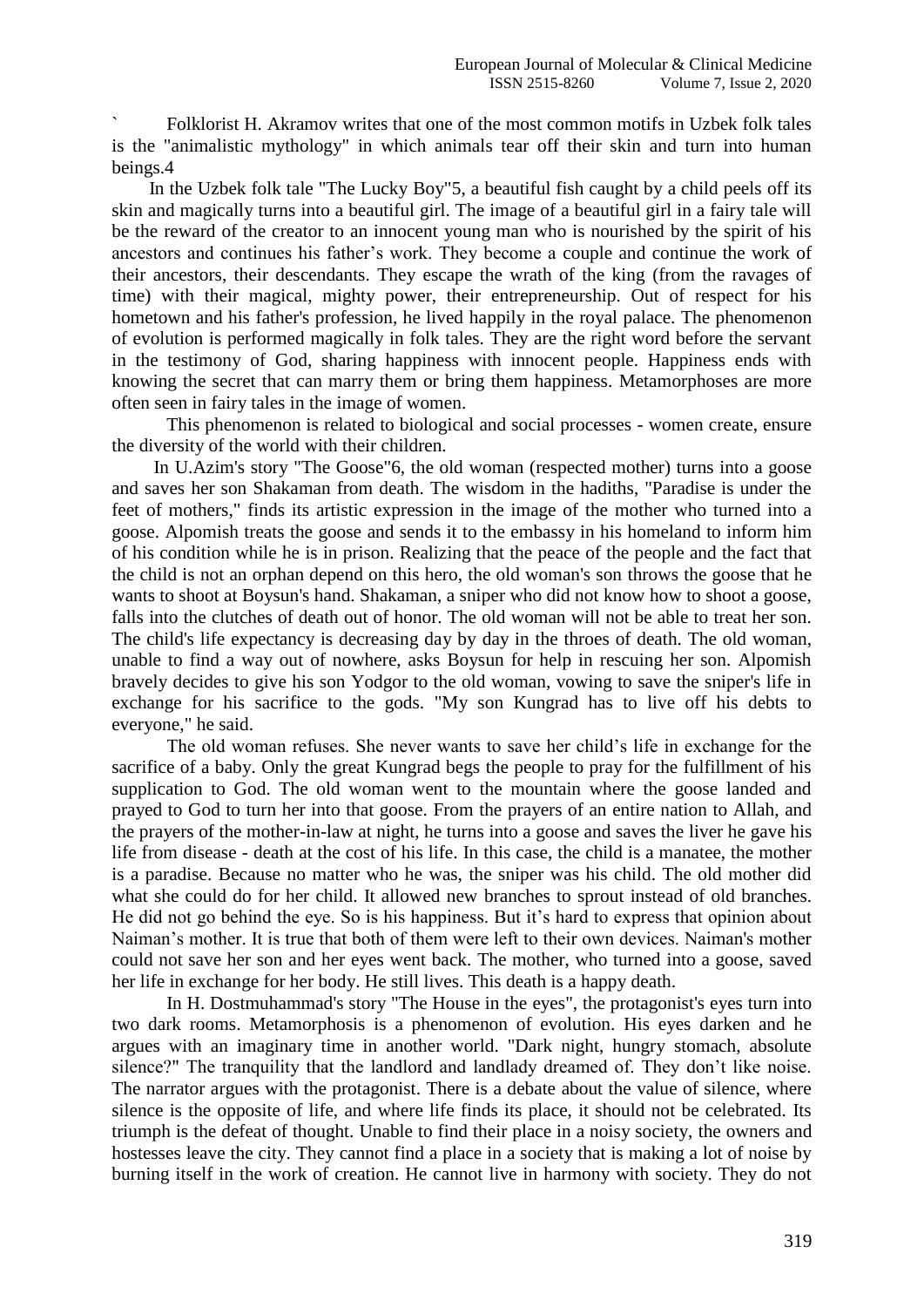have the will or patience to enter into the shape of a jug and enjoy it, to rest in their skins like the walnut kernels. He disappears from the city without a trace.

The narrator-house "as the torment of absolute silence intensifies, the consciousness longs for restlessness - noise. At the same time, he writes, "the slightest noise, like a swaying leaf, gives strength to the imagination." At the same time, the change in thinking turns into a room-homeland and becomes a symbol of a perfect man. After all, in mystical dictionaries, "the eye is the image of a perfect man." Noise always encourages the living to live in connection with the memory of their ancestors. It is a bong that is a spiritual-enlightenment potential that arises spontaneously in nature, connects the past with the present, and lives on the border of consciousness and unconsciousness.

In Joyce's view, there is a "street noise - God", but isn't the human past, the past, the noise? History is the repetition of changes and interruptions of noise ... The taste of a baby, the annoying and cruel ringing of the clock - noise, thought - the seed of noise, everything else is noise! ..

What is more important and fun than listening to noise ?! The views, dreams and hopes of the protagonists of the work find vital wisdom in the various moans of the tea in the narrator. Noise, moaning, supplication, every sound has its own meaning. For example, the sound of a saw is understood as "the cry of a tree trunk" and not just the noise made by the rubbing and cutting of iron.

Just as great people are not born of a wise person, so all the noise generated by thinking does not return to thinking, nor does it enrich it. Only someone who understands and distinguishes it is considered worthy of the pain of childbirth.

 In N.Normatov's story "One day he will be an ant"7, the protagonist will one day turn into an ant, eating paradise. From early morning until sunset, the ant understands the language and talks to it. The plot is reminiscent of Rabguzi's story "Solomon spoke to the ant" in "The Story of Rabguzi". In it, too, the ant-wise man gives unexpected answers to the prophet Solomon's question, softening his pride. N.Normatov's story also speaks about similar and appropriate aspects - the colorful states of human emotions. The ant speaks of inappropriate behavior in human life, of inappropriate behavior in the name of God's glorious creation. A man who has become an ant always looks at the life of ants, their way of life, with admiration and admiration. The head of the ants was doing the same thing with the citizens. He wonders if he won't rest on the benches like our leaders do.

"O man!" You did not believe me when I said that we will be your people. Now listen. The fact is that we have turned into ants from the brains of the dead in this cemetery ...

 If the innumerable senses in the human brain are not used, if they are not activated, they will remain in a slumber. We are ants made of these senses in the brain."

 The answers to the questions of the ant-turned-hero are all vital, and all of humanity knows that our ancestors, who became ants as a result of our unintentional mistakes, misused instincts, feelings, or unnatural actions that led to excessive sinful deeds, are experiencing catharsis all their lives.

The ant invites him to his nest. Mankind, who has become an ant, does not agree to this proposal. "Govdang stays here, his brain turns into an ant," says the ant. He's cowardly here. He doesn't want his brain to leave his body. After all, his brain controls his brain, not his brain. A slave to human desires. That is why his sin is not in what he has done, but in his life. He does not agree to enrich his soul - to leave his body - by feeding a bag of meat for a lifetime, as well as to leave his relatives, children, worries, wealth and the world. For this reason, he cannot go to the condition of the ant - the land of ants.

 The ant is not interested in the worries of the human race under the pretext of survival, its activity in building a great future. Because it is a nation that has fallen victim to such aspirations. He is interested in the feelings, experiences, and mental anguish of humanity.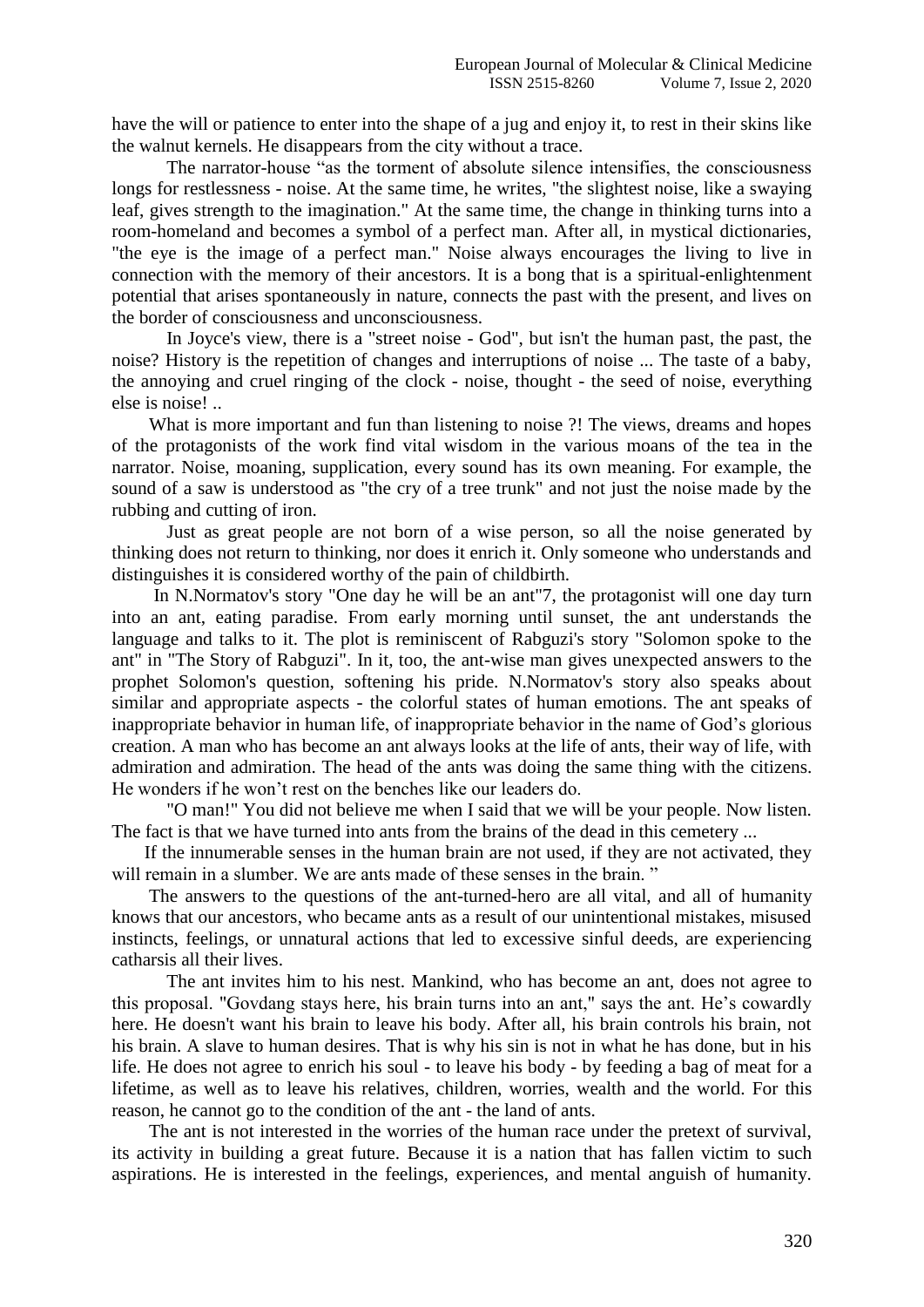Without such feelings, it means that a person cannot reach the level of a perfect human being in the full sense of the word. The purification or stoning of human emotions in childhood and adolescence is a different category of environment. Emphasizes that it depends on the behavior of the people at the level.

When the person said, "A two-room house made of straw still looks warmer, more comfortable, more spacious and more beautiful than any house I have ever seen. We lived there for eight years, and now I'm surprised that a three-room house with all the amenities can barely accommodate six people, " the ant answered "You're falling apart. The sky is too narrow for any living thing that does not feel the touch of the earth. " A person who forgets his own traditions and way of life will be trapped in another complex life and will be cut off from his historical roots. In order for man to satisfy his thirst through his roots, to feel the heat of the earth, his foot must not rise from the ground. As the poet says, "a wise man dies when he is cut off." By the way, being separated from the land is a step towards becoming a country without memory, without a past.

 Another aspect of the story is the responsibility before the word, the value of the word. The value of the word is measured by its use in good deeds, in good deeds, on the spot, he says. In his life, the ant will never forgive an official who has done harm to people, to his people, who has done no good to anyone, who has looked after everyone with the eyes of interest, in the most beautiful, exquisite artistic style. Even after so much praise, the leader thinks that presenting the house when it's his turn is tantamount to abusing the value of the word.

 Ultimately, attachment to a member of nature is one of the hallmarks of Nazar Eshankul's stories. The story "The Smell of Mint" describes the phenomenon of human beings turning into flowers. In Eastern literature - in Islamic philosophy, the flower is a symbol of paradise. Summer is a time of hardship: learning, healing, self-realization, taking the place that our laws and religion want, and reaching the stage of personality. Autumn is the right direction of the acquired knowledge, achievements in upbringing of a harmoniously developed generation, the honor of the Motherland with the qualities of heroism shown to the people. Spring is the happiness of feeling the scent of Paradise (the smell of mint) in return for all the blessings it has done. Nazar Eshankul's transformation into a flower has such a symbolic meaning in the story "The Smell of Mint". In this way, the writer thinks that man is a part of nature, they live in connection with each other, sometimes man turns into living, inanimate objects of nature, sometimes natural phenomena evolve into people in accordance with the actions of mankind. The writer sees this in a dialectical connection.

The story of "Bahovuddin's dog" is told in the language of the protagonist. The director's name was not disclosed. "For any society, it's not the person, it's the position that matters," he said. Secondly, according to the writer, the essence of society is that, whether it is for or against it, it turns any person into an imageless person.8

The protagonist of the story is replaced by another director, who is excluded from writing noise in the play without being punished because the director's choice is imminent. The director, who is completely out of work, goes in search of a dog in a garden on the outskirts of the city. He is devoted to this work with his whole being. While searching for him, he begins to feel a purification in his soul. He enjoys the pain. "The more I cried, the lighter it became. I wanted to cry more and cry." He wonders where this weeping drowning is coming from, where it is going, and why it is now familiar to him. D. Mingboeva writes in her book, The Enchantment of Symbols, that "the soul of the dead is imagined in ancient Greek mythology as a dog ... In this sense, the image of a dog can be interpreted as a spiritual metaphor".9

The director thinks of the dog so much that he dreams of catching up with it, of seeing it, that it becomes an act of purpose. According to Najmiddin Kamilov's Sufism, when Abul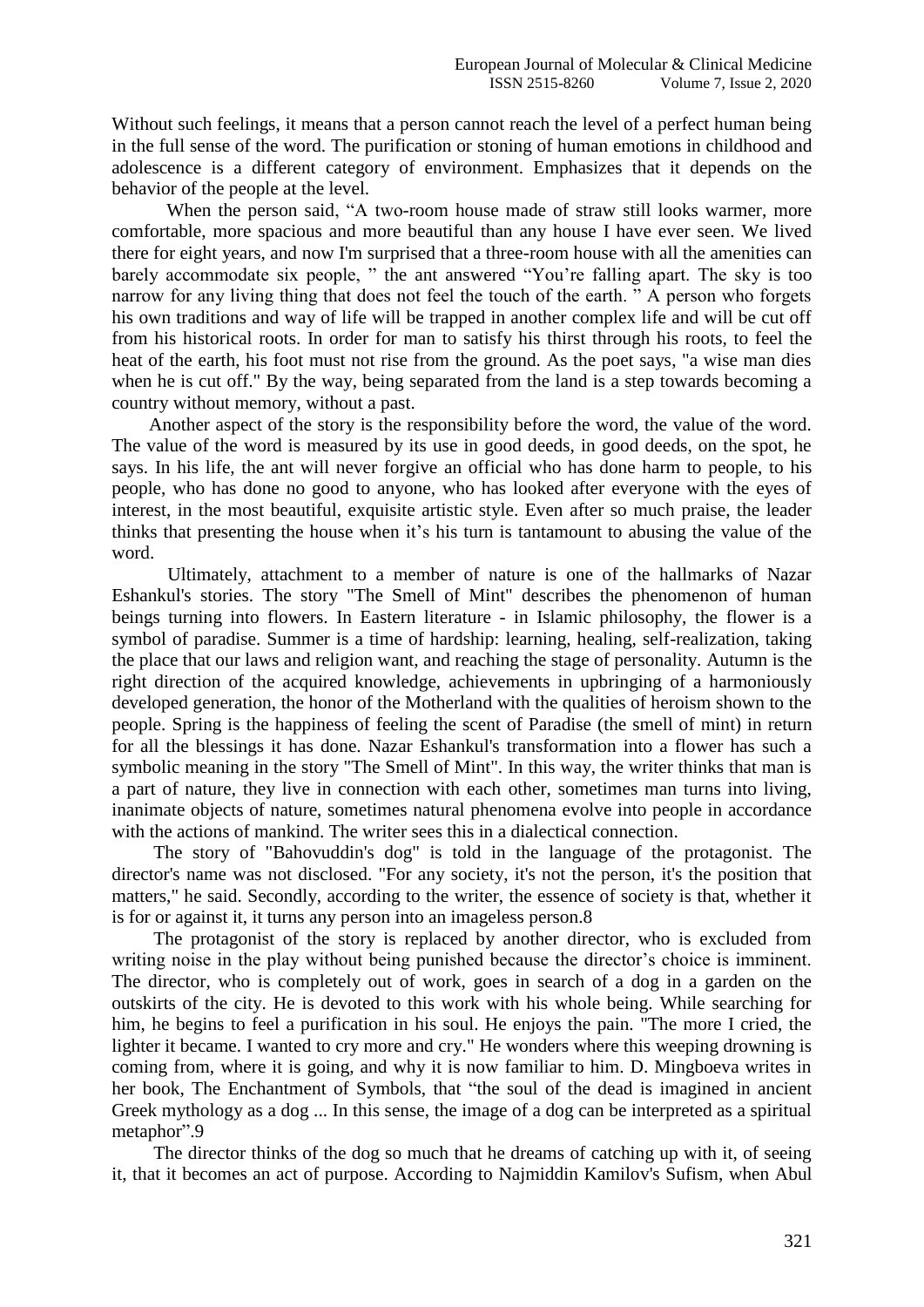Hasan Kharakani is asked, "What is the sign of a heart that is blessed by God?" "Everywhere you look today, the tide of protectionist sentiment is flowing. As the trees passed by the grass, the sheep, and the walls, he said, "Layla," and finally said from his chest, "I am Layla, Layla is me!" there was a voice. "10

A ghost like a dog was shooting out of the director's body. He searches and strives to achieve his goal, his dream, and a black dog appears in his eyes. Although the black dog is a symbol of the devil in Faust, in Eastern literature it is reminiscent of the spiritual world of the ancestors as a symbol of mourning and sorrow.

The dog lives in the city. Living in the city, the worries of life, the howls of a dog in the amusement park, where young people gather naked to soothe the souls from the noise, sound even more mournful and anxious. The author's phrase "a melody that makes the tail move" has a polyphonic character. It can also be understood as a joyful melody heard by young people who have not yet felt the sufferings of the world, who are completely fascinated by the passions of the transient world. It is also a picture of a state in which the belly flatters its owner in the grief of wealth in order to feed the dog of lust in its heart.

The director is fascinated by the dog and walks all the ways he walks. He observes that the dog is extremely orderly, that he eats only in front of a gate, that he never joins the little squirrels in any interest, nor in the grief of the stomach, that he does not pay attention, and so on. He sees in the dog virtues that he does not have. He begins to imitate her directly. Even as it passes through the small holes it passes, it roams the streets of a deserted city. The first of the tenets of the sect is that in repentance man returns to perfection, to moral qualities, so that "the essence of repentance is to be able to see one's shortcomings, to understand one's condition, to turn away from evil deeds, evil deeds and evil thoughts, to realize the meaninglessness of the world." 11

The director repents of what he takes on the image of a dog and essentially returns to the kindness, devotion, and fidelity in the dog. "Imaginary childhood, a troubled adolescence, the deceptions and betrayals of childhood, the ridiculous slavery of life, the easy betrayal of friendship, the cruel trials of life, and, of course, unrequited love," seem to have allowed him to choose this path. The director turns into a dog day by day, hour by hour. The dog knew what the director was thinking of him, the director knew what the dog was thinking of himself. The director enjoyed telling the dog about his suffering when he was not a dog.

In the garden, the "call of the heartbreaking memory" (I. Haqqul) - the two continued to hunt in the same way. As the director howled, the pains and sufferings in his body became more and more pleasant. At the same time, he regretted why he had not enjoyed such a pleasure for so many years. The process of dogma (loyalty) in the director becomes such that now the dog smells (cleansing). While this situation is not noticeable to him, it is felt by those in the office. The director is accused of bringing a dog to a government office (his own room) and is required to choose either a job or a dog. Naturally, the director chooses the dog. This detail of the scent is a symbol of alienation from "humanity", its corruption, lust, and return to human qualities.

The success of a director, who has devoted himself to the work of the state in return for his skill and perseverance, is not taken into account in the face of a single mistake. How many great works could still be expected from him. Officials are more interested in obedient laborers than rebel-creators. They put the dog's day on him as well, saying that the smell of the dog is coming from the room. Office officials sacrifice a talent just so as not to tarnish their reputation.

The story depicts the process of pushing a person who has never seen enlightenment in society, in society, who has not been able to realize his desires, who does not want to give in to the whirlpool of the environment. The story ends with an unexpected solution - the director completely turns into a dog. Another surprise is that the radio piece he created will win even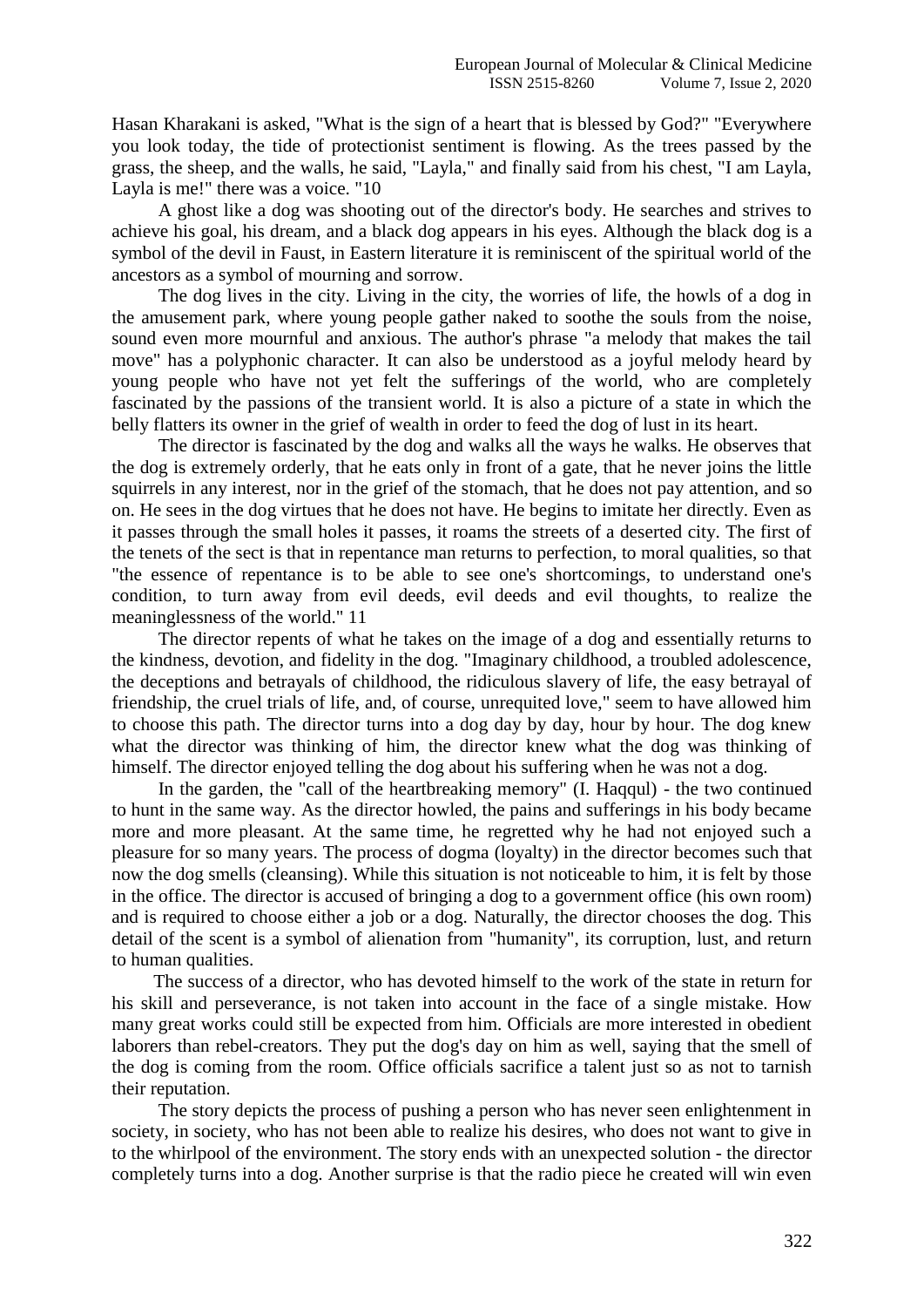the greatest prize. This is a sign that every event that takes place in the heart of nature and does not involve lies, deserves the highest reward.

As a result of strong contractions in the psyche, the fire of goodness burns in the heart, the evil inside is broken, the person tries to find the power to renew himself, the purification caused by such powerful and purifying sufferings - catharsis. Literary critic Uzak Jurakulov describes the situation as follows: "Everyone accepts the death of a dog, or rather, cannot accept it. Only a young journalist, whose mysterious voices of his ancestors live in a mysterious way, understands the essence of this sorrow. As a result, his life is completely ancient, familiar, and at the same time merges with another current, which is different from the current.12 "In poetry, it is better to portray the supernatural in a way that is unbelievable," says Aristotle. Nazar Eshanqul chose this path and described it convincingly.

When the truth is Allah Himself, all that He has created is a metaphor, an image (N. Kamilov). Apparently, it should come as no surprise that nature and humanity are intertwined and intertwined. Because it is a philosophical concept that arises from people looking at themselves as a symbol as well. That is why Kazakboy Yuldashev said: "I think that every great work of art is a fantasy, it reflects the unique world of a unique person."13 "Bahovuddin's dog" reflects the world of such a unique person. That's why uniqueness is that in everyday life, it's not like what you see and hear. They are felt and observed with the heart and soul because they are the things that can happen in the human heart. He, too, aspired to be loved in life, to be a doomsday friend of a dear friend, but his dreams did not come true. He found in nature what he could not get from society. He believed in it, he tried. Because society can deceive, but nature does not deceive. Living in the bosom of nature is free, no one unjustly hurts it. The daily, hourly routine does not limit his freedom. What he believes does not turn into worship. The address of the place of repentance can remain faithful to him until he dies. He doesn't wait, he doesn't leave. He has no greed. In short, evolution is an artistic image that, like a metaphor, reveals more or less the characteristics of human beings in one sense or another.

## **Reference**

- [1] Explanatory dictionary of Russian-international words. T. Uzbekistan. 1972. p.209
- [2] Gumilev L.N. Ancient Turks. T. Fan. 2007. p.373
- [3] Eshonqul N. From me to "me". T. Akademnashr. 2014. p.279
- [4] Akramov H. Animated mythology. Uzbek language and literature. T. 1977. №3. p.52
- [5] Uzbek folk fiction. Guliqahqah. T. Young Guard. 1988. p.175
- [6] Star of the East. 1991. Number 8.
- [7] 7.Normatov N. Bisot. T. East. 2012. p.350
- [8] Yuldashev Q. Light word. T. New Age Generation. 2006. p.392
- [9] Mingboeva D. The magic of emblems. T. New Age Generation. 2007. p.85
- [10] Komilov N. Sufism. T. MOVAROUNNAHR. . 2009. p.30.
- [11] Komilov N. The same work. p. 27
- [12] Jurakulov U. Problems of theoretical poetics.T. Creative publishing house named after G. Gulom. 2015. p.221
- [13] Yuldashev Q. Light word. T. New Age Generation. 2006. p.167.
- [14] Sh.A. Mirsagatov, I.B. Sapaev, S.R. Valieva and D.B. Babajanov. Electrophysical and Photoelectric Properties of Injection Photodiode Based on pSi–nCdS–In Structure and Influence of Ultrasonic Irradiation on them// Journal of Nanoelectronics and Optoelectronics. 2014. Vol. 9, pp. 1–10.
- [15] S. N. Andreev, L. M. Apasheva, M. Kh. Ashurov, N. A. Lukina, B. Sapaev, I. B. Sapaev, K. F. Sergeichev, I. A. Shcherbakov. Obtaining pure hydrogen peroxide